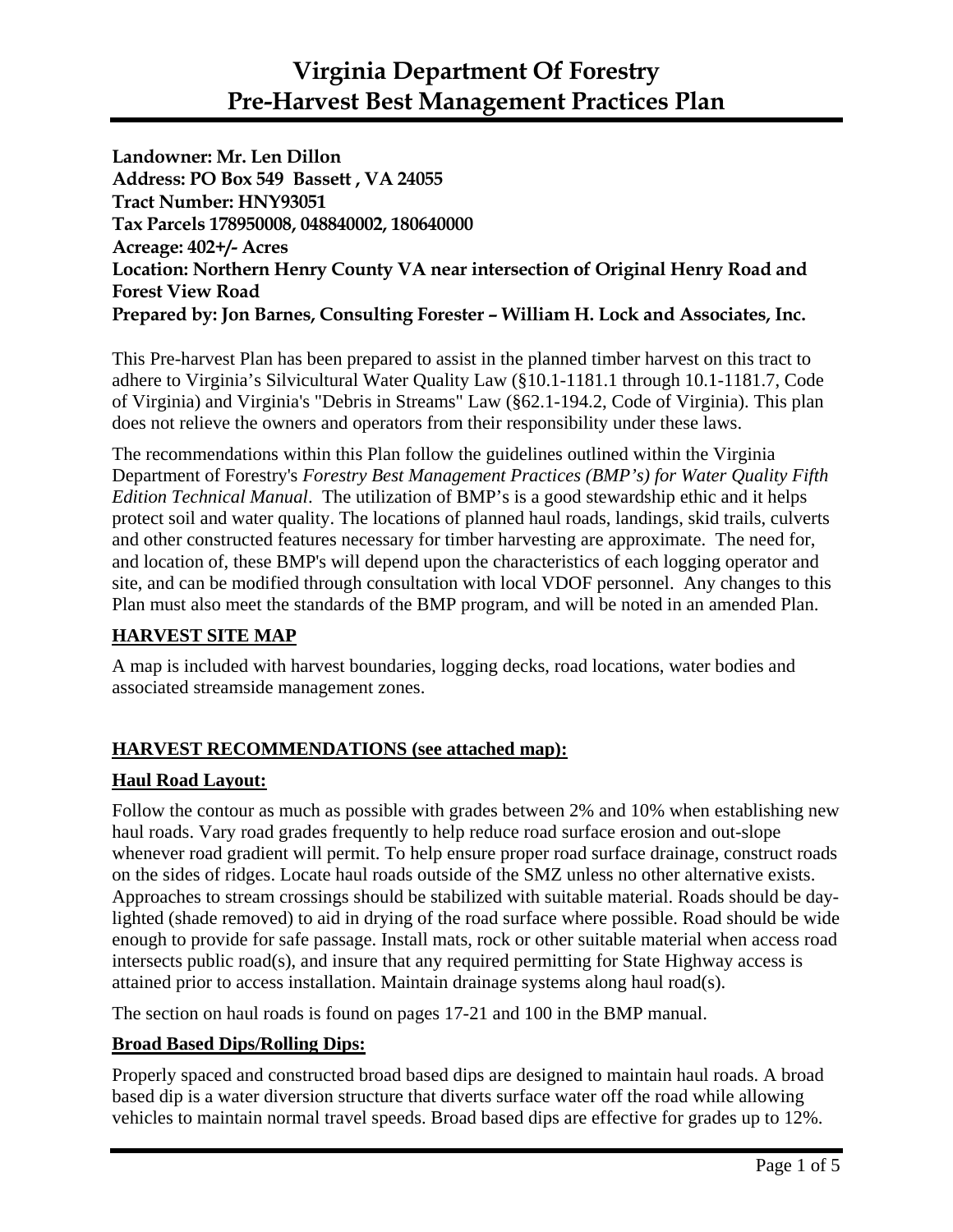A broad based dip is a 20 foot long, 3% reverse grade constructed into the existing roadbed. The outslope of the broad based dip should be 2-3%. On some soils the dip and reverse grade section may require three inches of crushed stone to avoid rutting the road surface.

More information on broad based dips and their spacing can be found on pages 105-107 in the BMP manual.

### **Ditches and Turn Outs :**

It is important to maintain all ditching as needed along roads and turn ditches out into the surrounding landscape with turn outs or wing ditches in areas were erosion and sedimentation will not occur. It is also important to direct this water along the contour and avoid pointing concentrated water flow straight down steep slopes or directly at a water body. Regular ditch cleaning is required to maintain water flow away from the road. Extra care must be taken to turn ditch water out well above stream crossings to prevent sedimentation.

# **Water Bars:**

Upon completion of harvesting and/or road use, water bars could be installed as needed if the road will no longer be subjected to regular use. Water bars can make road use difficult and should only be installed in areas subject to erosion and on slopes 2% and greater that have no other erosion protection in place. Properly spaced and constructed water bars will help maintain the road template after the harvest. Water bars control water in small amounts and prevent excessive erosion by diverting surface runoff from the road surfaces into ditches and/or the surrounding landscape. Water bars should have a 30-45 degree angle to the road and cross the entire length of the road. The uphill end of the water bar should be tied into the bank and the outlet should extend slightly beyond the road and be open. The water bar should have a 2% outslope and be at least one foot in height. Soil should be compacted on water bars and gravel or vegetation should be utilized to protect the bars. Do not direct water directly down steep slopes or directly at a water body.

More information on water bars and spacing guidelines can be found on pages 108-109 in the BMP manual.

#### *Site Specific Haul Road Recommendations and Specifications:*

There are two existing roads on the property that will be used to access the tract for logging purposes. These roads have been marked on the attached map. There are several existing drainage structures that will need re-working in order to drain properly (See section above: **Broad Based Dips/Rolling Dips**)

Skimming of the haul road is not allowed. A heavy layer of stone will be applied (and maintained) to the road surface if wet weather logging access is needed.

The grade of the roads will be maintained. After logging is complete the roads will be stabilized as described in **Disturbed Soil Stabilization & Revegetation** in a manner that will allow future access into the tract. A temporary or permanent vegetative cover will be established on all denuded areas on the haul road immediately after reconstruction of drainage structures, including denuded banks alongside roads.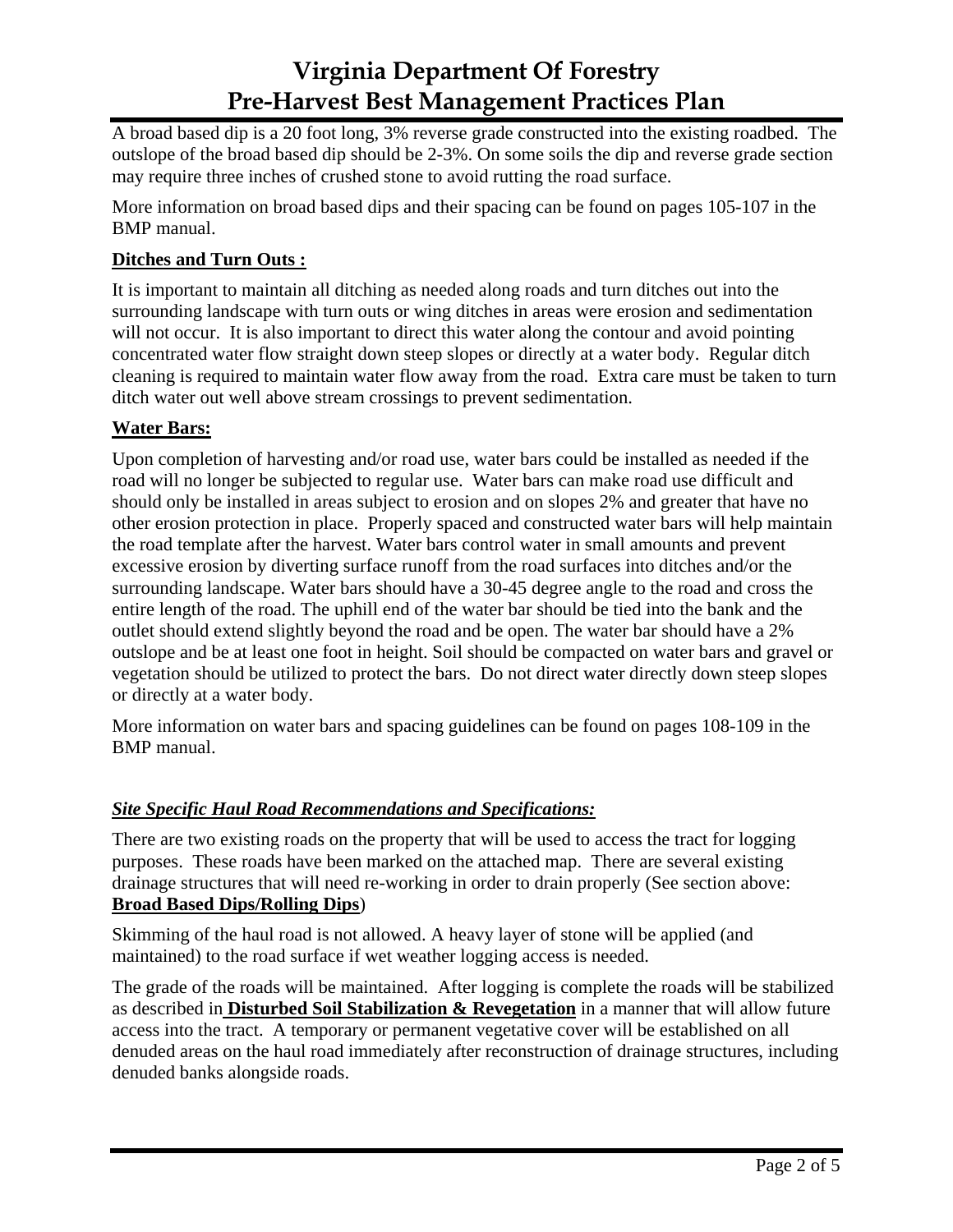# **Landings/Log Decks:**

These are the areas where logs are concentrated, processed, sorted and loaded for trucking. Locate landings/decks outside of SMZ's and in an area that is well-drained and flat or gently sloping. Landings should be located prior to road construction as to minimize skid trails. The size of the landings should be kept as small as possible;  $\frac{1}{4}$  to  $\frac{1}{2}$  acre is normally adequate. Capture all equipment fluids and trash and dispose of properly. Proper close out BMPS often include scarification followed by lime, fertilizer and seed covered with adequate straw mulch. In many cases the deck is covered with slash or chips and other woody debris found on site. It is also important that decks on slopes have appropriate drainage structures to move water off the deck and reduce erosion and sedimentation risk.

The section on landings is found on pages 48-49 in the BMP manual.

# *Site Specific Log Landing Recommendations and Specifications:*

Four possible deck site locations have been marked on the attached map. These are suggestions and other sites may be used if approved by William H. Lock and Associates, Inc. and Virginia Department of Forestry. At the completion of the logging job, deck sites will be smoothed and stabilized to prevent erosion.

# **Skid Trails:**

A skid trail is a temporary unsurfaced trail used to facilitate the transport of wood products from the forest to the landing. Trails should be located as to minimize damage to residual stand, reduce erosion and provide for the most economical method of harvesting. Trail grades should be less than 15% and not exceed 35% for a short distance. Skid trails should be located outside of SMZ's. The section on skid trails is on pages 46-48 and 101 in the BMP manual.

# **Water Bars:**

Upon completion of skidding of each parcel, water bars should be installed immediately in areas subject to erosion and on slopes 2% and greater. Properly spaced and constructed water bars will maintain the skid trails both during and after the harvest. Water bars control water in small amounts and prevent excessive erosion by diverting surface runoff from the skid trails into the surrounding landscape. Water bars should have a 30-45 degree angle to the road and cross the entire length of the road. The uphill end of the water bar should be tied into the bank and the outlet should extend slightly beyond the road and be open. The water bar should have a 2% outslope and be at least one foot in height. Compact the soil on water bars and establish a permanent vegetative cover on exposed soil.

More information on water bars and spacing guidelines can be found on pages 108-109 in the BMP manual.

# **Slash Matts**

Scatter or pile logging slash on trails as appropriate and compact it with equipment traffic to enhance soil stability and reduce runoff. Slash matts are often utilized during the operation as equipment can often operate over the matts preventing site damage and soil erosion. This method is particularly useful on slopes near stream crossings and on wet ground that is susceptible to rutting. Do not remove functioning slash matts in order to build water bars and seed unless it is necessary to prevent erosion and sedimentation or to meet some other objective.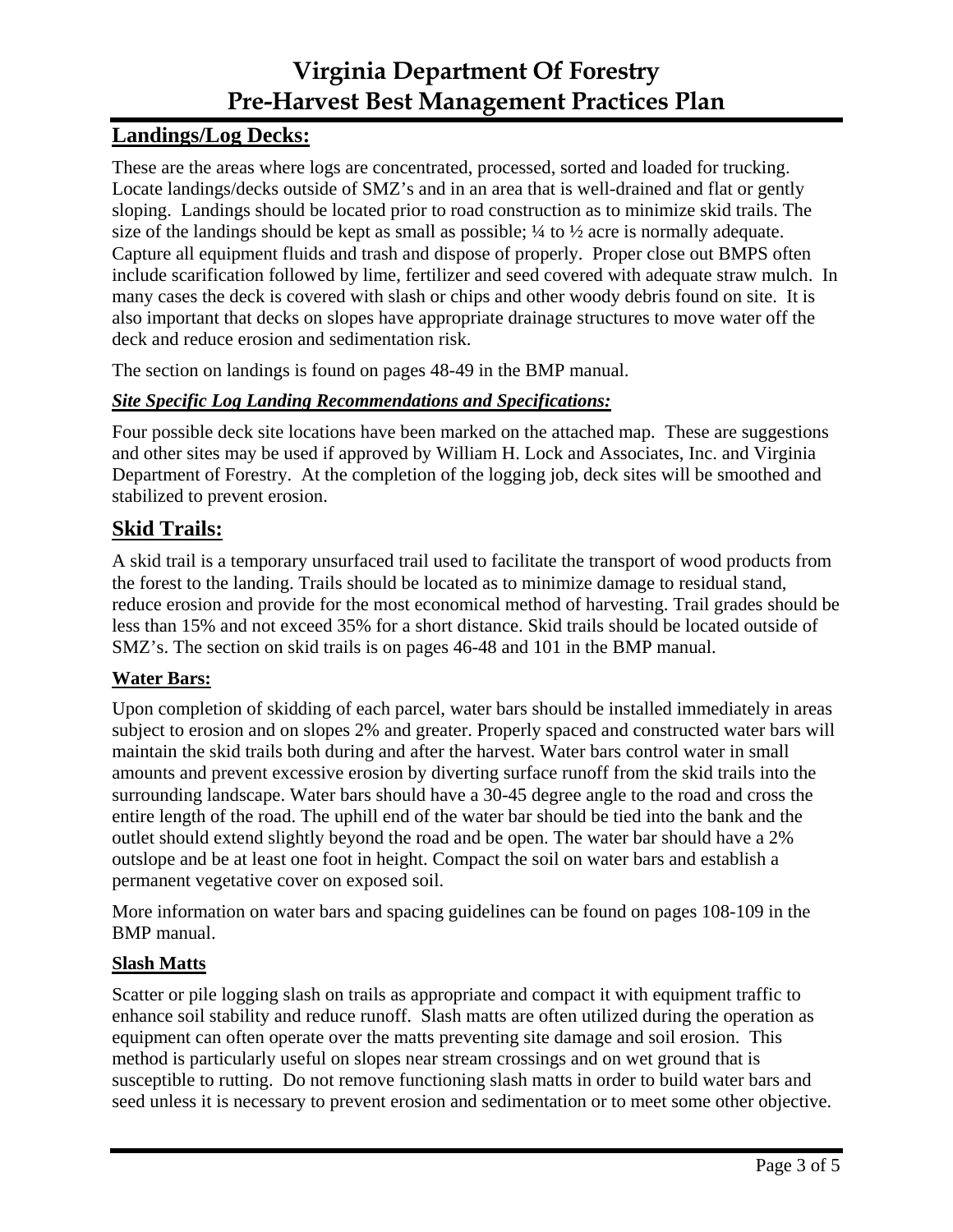Research indicates that slash is a very effective bmp and reduces erosion as much as well established vegetation.

#### *Site Specific Skid Trail Recommendations and Specifications:*

Skid trail locations will be determined by the operator. Dispersed skidding is recommended where possible. When logging activities are complete skid trails will be closed out in accordance with BMP manual guidelines. Water bars will be installed on all skid trails with slopes equal to or greater than 2%, permanent vegetation will be established on all skid trails with slopes equal to or greater than 5%. Mulch and debris may be used to prevent soil movement.

### **Stream Crossings:**

Stream crossings are the points where haul roads and skid trails intersect a stream channel and they have the potential to adversely affect water quality by exposing soil at or near streams. It is well known that road networks accumulate and deliver water and sediment to streams. Crossings should be limited and located where the least amount of impact results. Bridges are the preferred method for crossing streams and should be installed at right angles to the stream and maintain at least 5' of bridge/ground contact on each side. Rock haul road approaches and brush skid trail approaches extending a minimum of 50' from the stream bank. Retired roads/trails should be stabilized with vegetation or non-erodible surface. It is often appropriate to leave slash matts behind and in some cases add new matts as a closeout bmp. Logs shall not be dragged through any stream for any reason and pipe sizes for stream crossings are available in the BMP Manual or from the VDOF. Close out stream crossings by establishing vegetation and/or sediment retention structures and packing slash where appropriate.

The guidelines set forth in the BMP manual for stream crossing installations on pages 39-45 will be followed.

#### *Site Specific Skid Trail Recommendations and Specifications:*

One stream crossing has been marked on the map. The location of this crossing has also been delineated on the ground with blue and pink flagging. This crossing may be used to access the Loblolly thinning which sits across the creek from the other thinning block. During the use of the crossing mulch and/or slash will be used at both the approach and the departure of the crossing. This can be left in place after logging to prevent soil movement.

#### **Streamside Management Zones (SMZ's):**

 Areas adjacent to streams, lakes, ponds, natural springs, municipal water supplies are extremely important to the protection of water quality. There should be no disturbance within the SMZ, leaving the forest floor essentially undisturbed. Keep loading decks, haul roads and skid trails as far away from SMZ's as possible.

Not only does the SMZ help protect stream quality, but it also makes most landowners eligible for the Virginia Riparian Buffer Tax Credit Program. This is a non-refundable tax credit for retaining buffers associated with the harvesting of timber. The amount of the credit is equal to 25 percent of the value of the timber retained as a buffer up to \$17,500 in the tax year in which the harvesting operation was completed. Please refer to the enclosed brochure for details on the application requirements for this program.